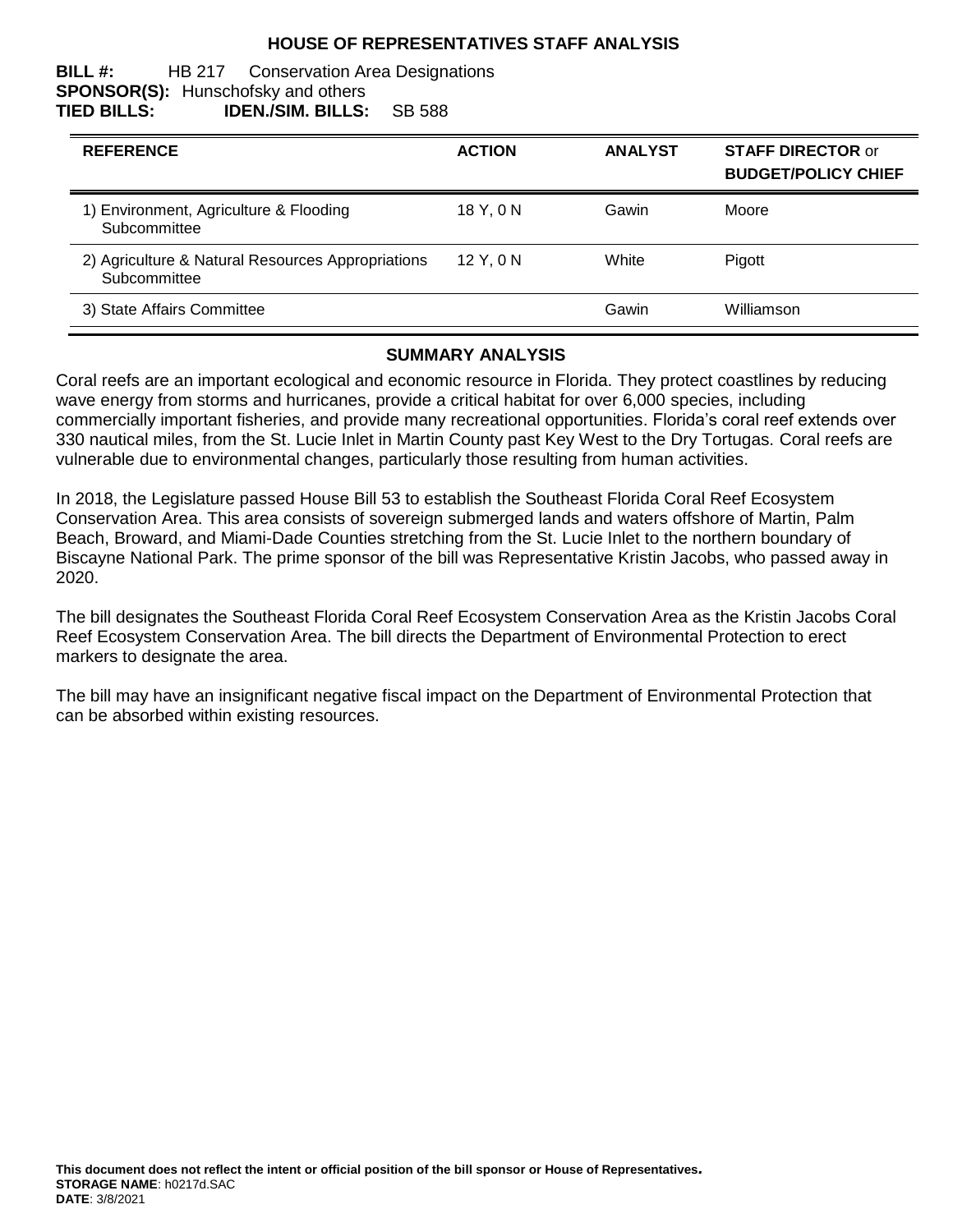# **FULL ANALYSIS**

# **I. SUBSTANTIVE ANALYSIS**

# A. EFFECT OF PROPOSED CHANGES:

## **Background**

#### Coral Reefs

Coral reefs are valuable natural resources. They protect coastlines by reducing wave energy from storms and hurricanes,<sup>1</sup> serve as a source of food and shelter, and provide a critical habitat for over 6,000 species, including commercially important fisheries.<sup>2</sup> Many medicines, as well as other health and beauty products, are derived from marine plants, algae, and animals found on coral reefs. <sup>3</sup> Coral reefs are vulnerable due to environmental changes, particularly those resulting from human activities.<sup>4</sup>

Florida's coral reef extends 330 nautical miles, from the St. Lucie Inlet in Martin County past Key West to the Dry Tortugas.<sup>5</sup> It is the only coral reef system in the continental United States and is home to over 40 species of reef-building corals that provide shelter, food, and breeding sites for millions of plants and animals.<sup>6</sup> The reef supports a rich and diverse assemblage of stony corals, octocorals, macroalgae, sponges, and fishes.<sup>7</sup>

Coral reefs serve as a resource for recreation, education, scientific research, and public inspiration. Millions of tourists and local residents enjoy scuba diving, snorkeling, and fishing on Florida's coral reefs. These activities provide a source of income for the state and its coastal communities. The tourism value of Florida's coral reefs is estimated at \$1.1 billion annually, and the reefs are estimated to support 71,000 jobs in south Florida.<sup>8</sup>

### Florida Coral Reef Conservation Program

The Department of Environmental Protection's (DEP) Coral Reef Conservation Program (CRCP) manages the northern section of the reef from the St. Lucie Inlet to the northern border of Biscayne National Park.<sup>9</sup> This area is known as the Southeast Florida Coral Reef Ecosystem Conservation Area.<sup>10</sup> The CRCP coordinates research and monitoring, develops management strategies, and promotes partnerships to protect the coral reefs, hardbottom communities, and associated reef resources. 11

The CRCP also implements and coordinates the Southeast Florida Coral Reef Initiative (SEFCRI). The SEFCRI identifies and implements priority actions needed to reduce key threats to coral reef resources in southeast Florida, through a local action strategy for collaborative action among government and non-governmental partners.<sup>12</sup>

 $\overline{a}$ 

<sup>1</sup> *Coral Reef Conservation Program 2011-2016 Strategic Plan,* (July 2011), p. 3, *available at*

https://floridadep.gov/sites/default/files/CRCP\_Strategic\_Plan\_2011-2016.pdf (last visited Jan. 28, 2021).

<sup>2</sup> *Id*.

<sup>3</sup> *Id*.

<sup>4</sup> U.S. Coral Reef Task Force, *The National Action Plan to Conserve Coral*, p. 3, *available at*

http://www.coralreef.gov/about/CRTFAxnPlan9.pdf (last visited Jan. 28, 2021).

<sup>5</sup> DEP, *Coral Reef Conservation Program*, https://floridadep.gov/rcp/coral (last visited Jan. 28, 2021).

<sup>6</sup> Florida's Coral Reef, *Conserving Florida's Coral Reef*, https://floridascoralreef.org/ (last visited Feb. 9, 2021).

<sup>7</sup> DEP, *Coral Reef Conservation Program*, https://floridadep.gov/rcp/coral (last visited Jan. 28, 2021).

<sup>8</sup> *Id.* 

<sup>9</sup> DEP, *Coral Reef Conservation Program*, https://floridadep.gov/rcp/coral (last visited Jan. 28, 2021).

 $10$  Chapter 2018-30, Laws of Fla.

<sup>11</sup> *Id*.

**STORAGE NAME**: h0217d.SAC **PAGE: 2** <sup>12</sup> SEFCRI, *What is SEFCRI?*, https://southeastfloridareefs.net/who-we-are/ (last visited Jan. 28, 2021).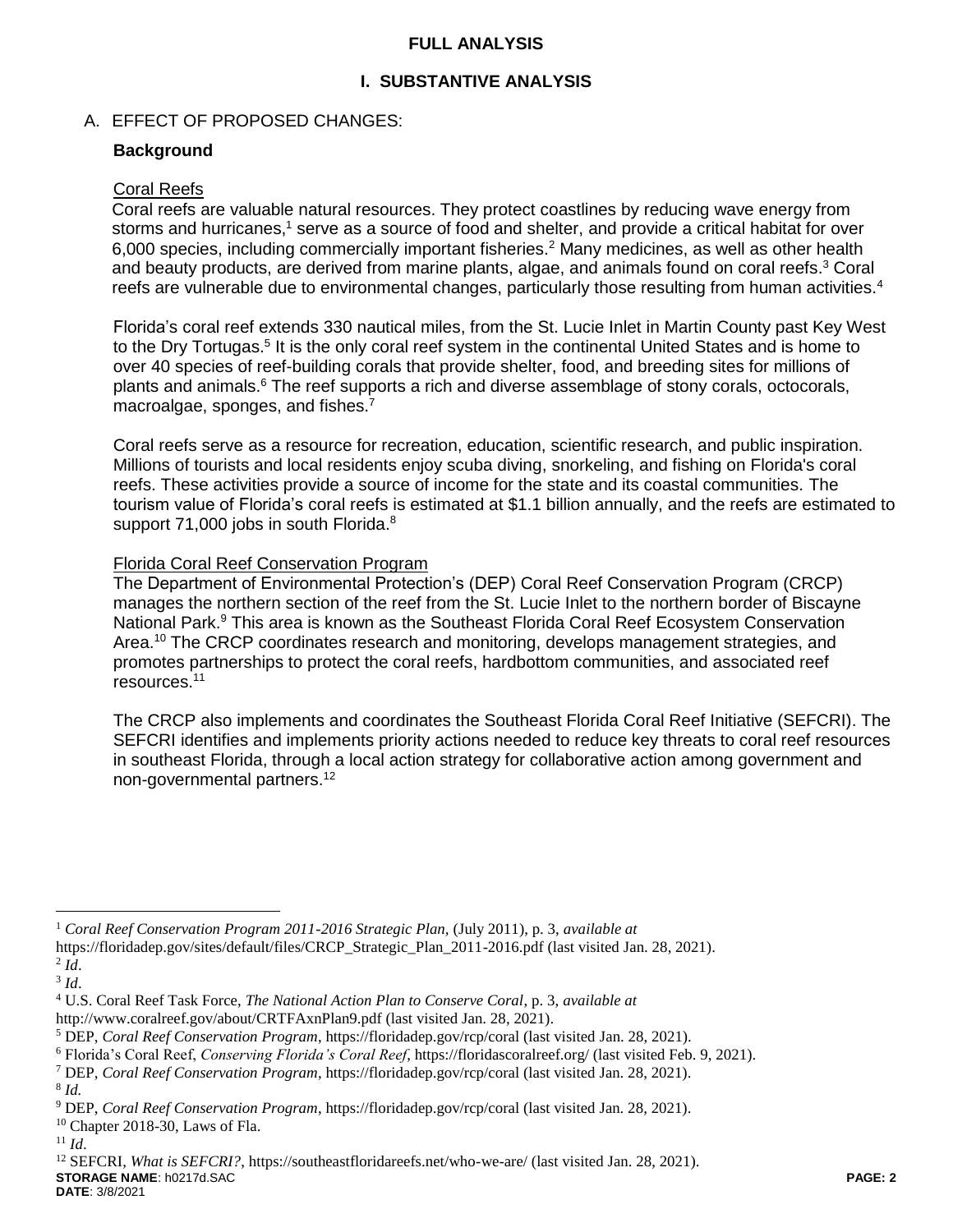

The Southeast Florida Coral Reef Ecosystem Conservation Area, formerly referred to as the Southeast Florida Coral Reef Initiative Region, was officially established on July 1, 2018.<sup>13</sup> The conservation area, depicted in the map above,<sup>14</sup> includes the sovereign submerged lands and state waters offshore of Martin, Palm Beach, Broward, and Miami-Dade Counties from the northern boundary of Biscayne National Park to the St. Lucie Inlet.<sup>15</sup>

The Florida Keys portion of the reef is recognized and protected by management plans of the Florida Keys National Marine Sanctuary, National Parks, and National Wildlife Refuges.<sup>16</sup> Prior to the designation of the Southeast Florida Coral Reef Ecosystem Conservation Area, the stretch of corals from the St. Lucie Inlet to the northern border of Biscayne National Park was not protected by a stateadopted management plan.<sup>17</sup>

# Kristin Jacobs

Kristin Jacobs was a member of the Florida House of Representatives, representing District 96 in Broward County, from 2014 until her passing on April 11, 2020.<sup>18</sup> Representative Jacobs was the prime sponsor of House Bill 53 in 2018, which created the Southeast Florida Coral Reef Conservation Area.<sup>19</sup> Prior to her time in the Legislature, she served as Broward County Commissioner for 16 years and as Mayor of Broward County for two terms. Representative Jacobs was known for her advocacy and passion for protecting the environment and was twice chosen by the President of the United States to

<sup>17</sup> *Id*.

 $\overline{a}$ 

<sup>&</sup>lt;sup>13</sup> Chapter 2018-30, Laws of Fla.

<sup>&</sup>lt;sup>14</sup> DEP, *Coral ECA: Southeast Florida Coral Reef Ecosystem Conservation Area*, https://floridadep.gov/rcp/coral/content/coral-ecasoutheast-florida-coral-reef-ecosystem-conservation-area (last visited Jan. 28, 2021).

<sup>15</sup> Chapter 2018-30, Laws of Fla.

<sup>16</sup> DEP, *Coral ECA: Southeast Florida Coral Reef Ecosystem Conservation Area*, https://floridadep.gov/rcp/coral/content/coral-ecasoutheast-florida-coral-reef-ecosystem-conservation-area (last visited Jan. 28, 2021).

<sup>18</sup> Florida House of Representatives, *Kristin Diane Jacobs*,

https://www.myfloridahouse.gov/Sections/Representatives/details.aspx?MemberId=4613&LegislativeTermId=88 (last visited Jan. 28, 2021).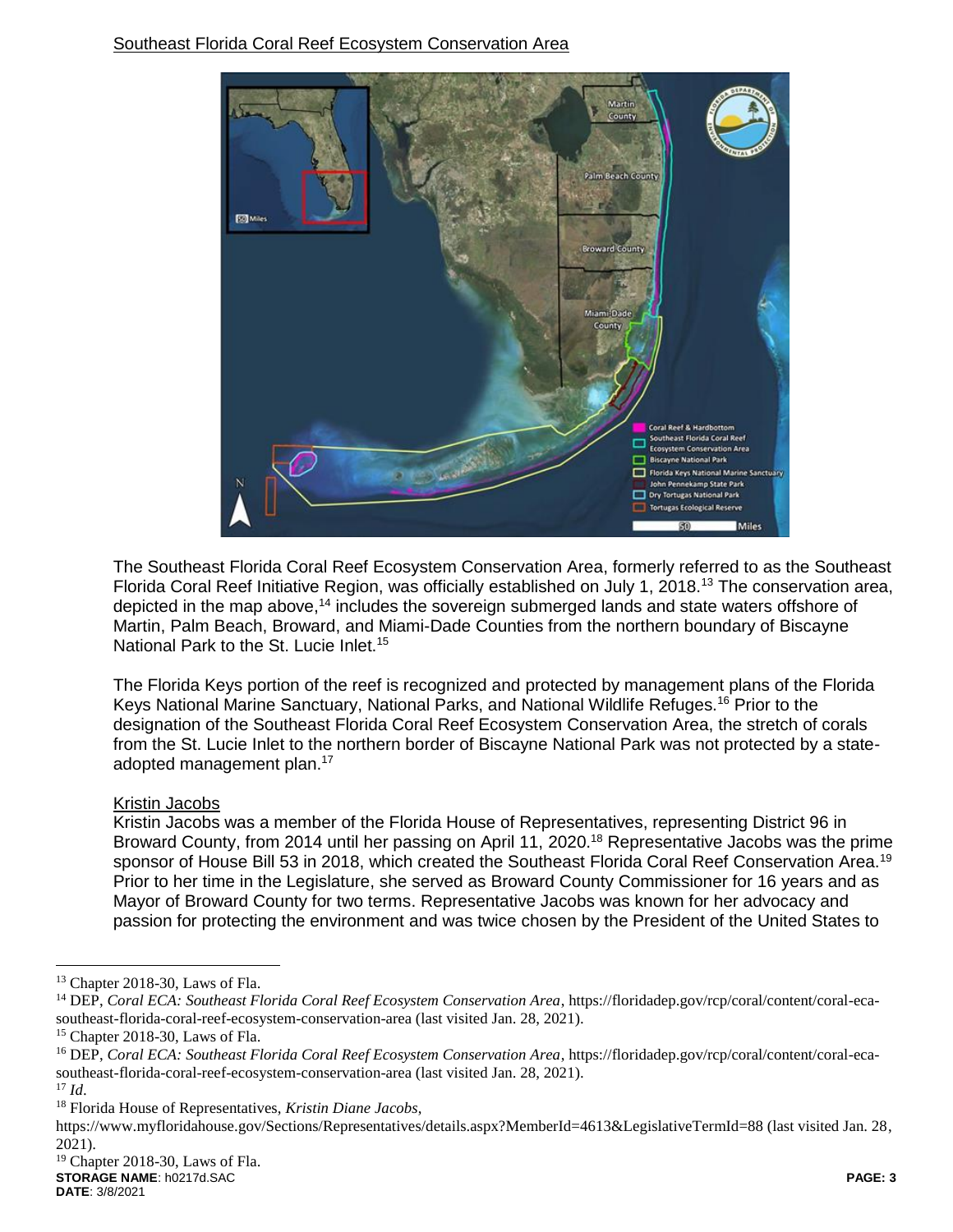serve on national task forces dealing with climate resiliency and ocean protection.<sup>20</sup> She was also one of the original signers and champions of the Southeast Florida Regional Climate Change Compact.<sup>21</sup>

# **Effect of the Bill**

The bill designates the Southeast Florida Coral Reef Ecosystem Conservation Area as the Kristin Jacobs Coral Reef Ecosystem Conservation Area. The bill directs DEP to erect markers to designate the area.

- B. SECTION DIRECTORY:
	- Section 1. Creates an unnumbered section of law to designate the Southeast Florida Coral Reef Ecosystem Conservation Area as the Kristin Jacobs Coral Reef Ecosystem Conservation Area.
	- Section 2. Provides an effective date of July 1, 2021.

# **II. FISCAL ANALYSIS & ECONOMIC IMPACT STATEMENT**

- A. FISCAL IMPACT ON STATE GOVERNMENT:
	- 1. Revenues:

None.

2. Expenditures:

The bill may have an insignificant negative fiscal impact on DEP that can be absorbed within existing resources associated with erecting markers to designate the Kristin Jacobs Coral Reef Ecosystem Conservation Area.

- B. FISCAL IMPACT ON LOCAL GOVERNMENTS:
	- 1. Revenues:

None.

2. Expenditures:

None.

C. DIRECT ECONOMIC IMPACT ON PRIVATE SECTOR:

None.

D. FISCAL COMMENTS:

None.

# **III. COMMENTS**

A. CONSTITUTIONAL ISSUES:

**STORAGE NAME**: h0217d.SAC **PAGE: 4** <sup>21</sup> Rosemary O'Hara, *Armed with facts and charm, Kristin Jacobs was a principled political force in Broward County | Rosemary O'Hara*, South Florida Sun Sentinel (April 11, 2020),https://www.sun-sentinel.com/opinion/commentary/fl-op-com-kristin-jacobsrosemary-ohara-20200411-jwugiwzlnbhavgo54wr4yf7mr4-story.html. (last visited Feb. 9, 2021).

 $\overline{a}$ 

<sup>20</sup> Skyler Swisher, *Kristin Jacobs, a Broward state representative and advocate for the environment, dies at 60*, South Florida Sun Sentinel (April 11, 2020), https://www.sun-sentinel.com/news/politics/fl-ne-kristin-jacobs-obituary-20200411 cchct6s5endqngfdhrcb7q23ze-story.html. (last visited Feb. 9, 2021).